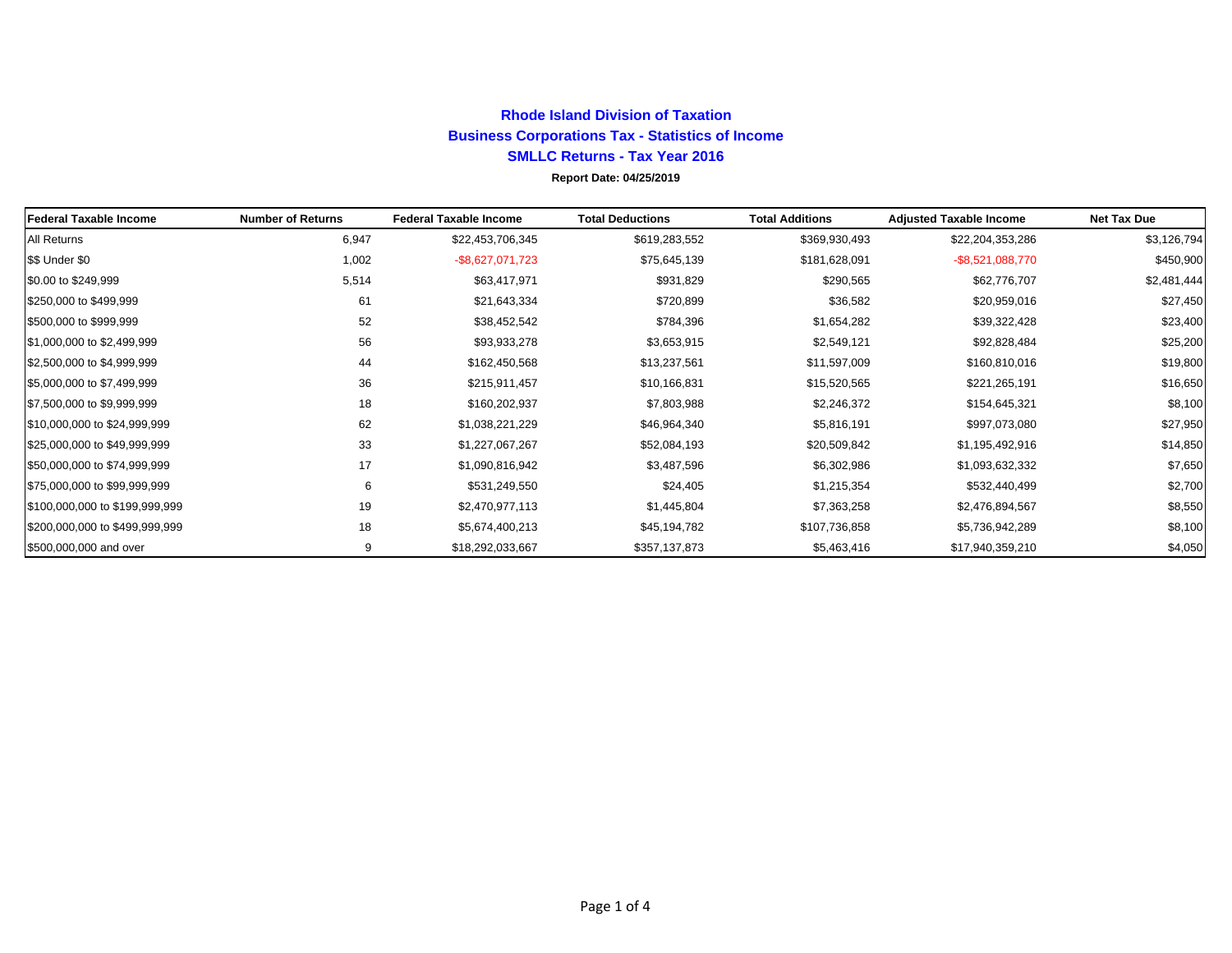## **Rhode Island Division of Taxation Business Corporations Tax - Statistics of Income SMLLC Returns - Deductions from Federal Taxable Income - Tax Year 2016 Report Date: 04/25/2019**

|                                | Number of      | <b>Exempt Dividends and Interest</b> |               | <b>Bonus Depreciation and Sec 179</b> |               | <b>Discharge of Indebtedness</b> |             |
|--------------------------------|----------------|--------------------------------------|---------------|---------------------------------------|---------------|----------------------------------|-------------|
| <b>Federal Taxable Income</b>  | <b>Returns</b> | Count                                | Amount        | Count                                 | Amount        | Count                            | Amount      |
| All Returns                    | 6,947          | 12                                   | \$199,371,395 | 247                                   | \$412,847,470 | 4                                | \$7,064,687 |
| \$\$ Under \$0                 | 1,002          | 2                                    | \$6,884       | 83                                    | \$75,638,255  |                                  | \$0         |
| \$0.00 to \$249,999            | 5,514          | 4                                    | \$1,782       | 69                                    | \$920,613     |                                  | \$9,435     |
| \$250,000 to \$499,999         | 61             | $\Omega$                             | \$0           | 11                                    | \$720,899     |                                  | \$0         |
| \$500,000 to \$999,999         | 52             | $\Omega$                             | \$0           | 8                                     | \$784,396     |                                  | \$0         |
| \$1,000,000 to \$2,499,999     | 56             | $\Omega$                             | \$0           | 6                                     | \$3,653,915   |                                  | \$0         |
| \$2,500,000 to \$4,999,999     | 44             | $\Omega$                             | \$0           | 9                                     | \$13,237,561  |                                  | \$0         |
| \$5,000,000 to \$7,499,999     | 36             | $\Omega$                             | \$0           | 12                                    | \$10,166,831  |                                  | \$0         |
| \$7,500,000 to \$9,999,999     | 18             | $\Omega$                             | \$0           | 2                                     | \$748,736     |                                  | \$7,055,252 |
| \$10,000,000 to \$24,999,999   | 62             |                                      | \$417,608     | 15                                    | \$46,546,732  |                                  | \$0         |
| \$25,000,000 to \$49,999,999   | 33             | $\Omega$                             | \$0           | 12                                    | \$52,084,193  | 0                                | \$0         |
| \$50,000,000 to \$74,999,999   | 17             |                                      | \$436         | 6                                     | \$3,487,160   | U                                | \$0         |
| \$75,000,000 to \$99,999,999   | 6              | ∩                                    | \$0           |                                       | \$24,405      | 0                                | \$0         |
| \$100,000,000 to \$199,999,999 | 19             | $\Omega$                             | \$0           |                                       | \$1,445,804   |                                  | \$0         |
| \$200,000,000 to \$499,999,999 | 18             |                                      | \$36,129      |                                       | \$45,158,653  |                                  | \$0         |
| \$500,000,000 and over         | 9              |                                      | \$198,908,556 | 5                                     | \$158,229,317 | 0                                | \$0         |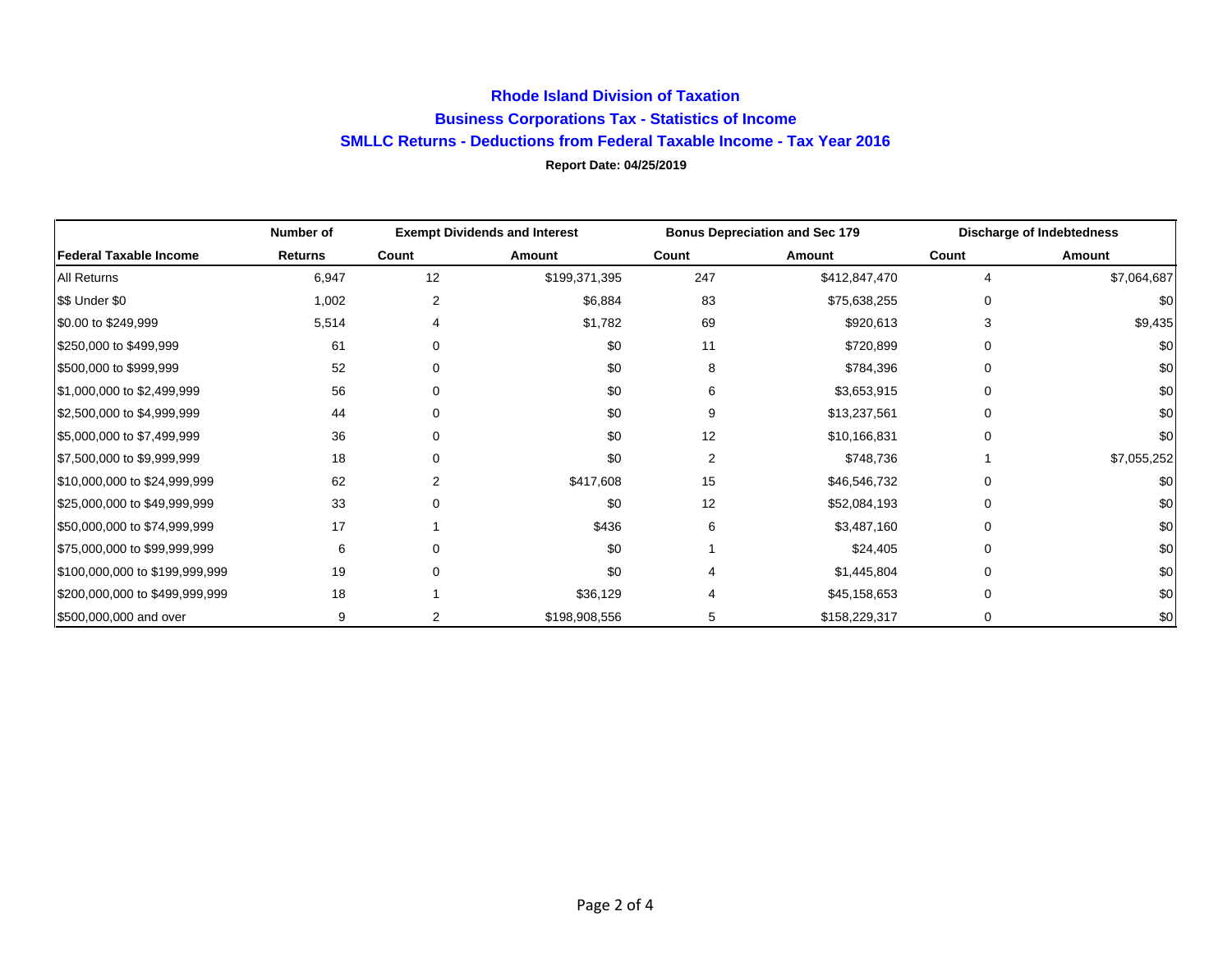## **Rhode Island Division of Taxation Business Corporations Tax - Statistics of Income SMLLC Returns - Additions to Federal Taxable Income - Tax Year 2016 Report Date: 04/25/2019**

|                                | Number of      | <b>Interest Income</b> |              | <b>Bonus Depreciation and Sec 179</b> |               |
|--------------------------------|----------------|------------------------|--------------|---------------------------------------|---------------|
| <b>Federal Taxable Income</b>  | <b>Returns</b> | Count                  | Amount       | Count                                 | Amount        |
| All Returns                    | 6,947          | 30                     | \$10,016,824 | 164                                   | \$310,213,827 |
| \$\$ Under \$0                 | 1,002          | 16                     | \$565,597    | 75                                    | \$181,062,494 |
| \$0.00 to \$249,999            | 5,514          | 3                      | \$18,364     | 33                                    | \$241,688     |
| \$250,000 to \$499,999         | 61             | 0                      | \$0          | 4                                     | \$36,582      |
| \$500,000 to \$999,999         | 52             |                        | \$91,489     | 4                                     | \$1,562,793   |
| \$1,000,000 to \$2,499,999     | 56             | 0                      | \$0          | 2                                     | \$2,549,121   |
| \$2,500,000 to \$4,999,999     | 44             | 3                      | \$3,400,943  | 9                                     | \$6,125,747   |
| \$5,000,000 to \$7,499,999     | 36             |                        | \$434        |                                       | \$15,520,131  |
| \$7,500,000 to \$9,999,999     | 18             | 0                      | \$0          | 2                                     | \$2,246,372   |
| \$10,000,000 to \$24,999,999   | 62             | 2                      | \$440,003    | 8                                     | \$5,376,188   |
| \$25,000,000 to \$49,999,999   | 33             | 0                      | \$0          | 5                                     | \$20,509,842  |
| \$50,000,000 to \$74,999,999   | 17             |                        | \$449        | 2                                     | \$6,302,537   |
| \$75,000,000 to \$99,999,999   | 6              | 0                      | \$0          | 2                                     | \$1,215,354   |
| \$100,000,000 to \$199,999,999 | 19             | 0                      | \$0          | 6                                     | \$7,363,258   |
| \$200,000,000 to \$499,999,999 | 18             |                        | \$36,129     | 5                                     | \$60,101,719  |
| \$500,000,000 and over         | 9              | $\overline{2}$         | \$5,463,416  | 0                                     | \$0           |